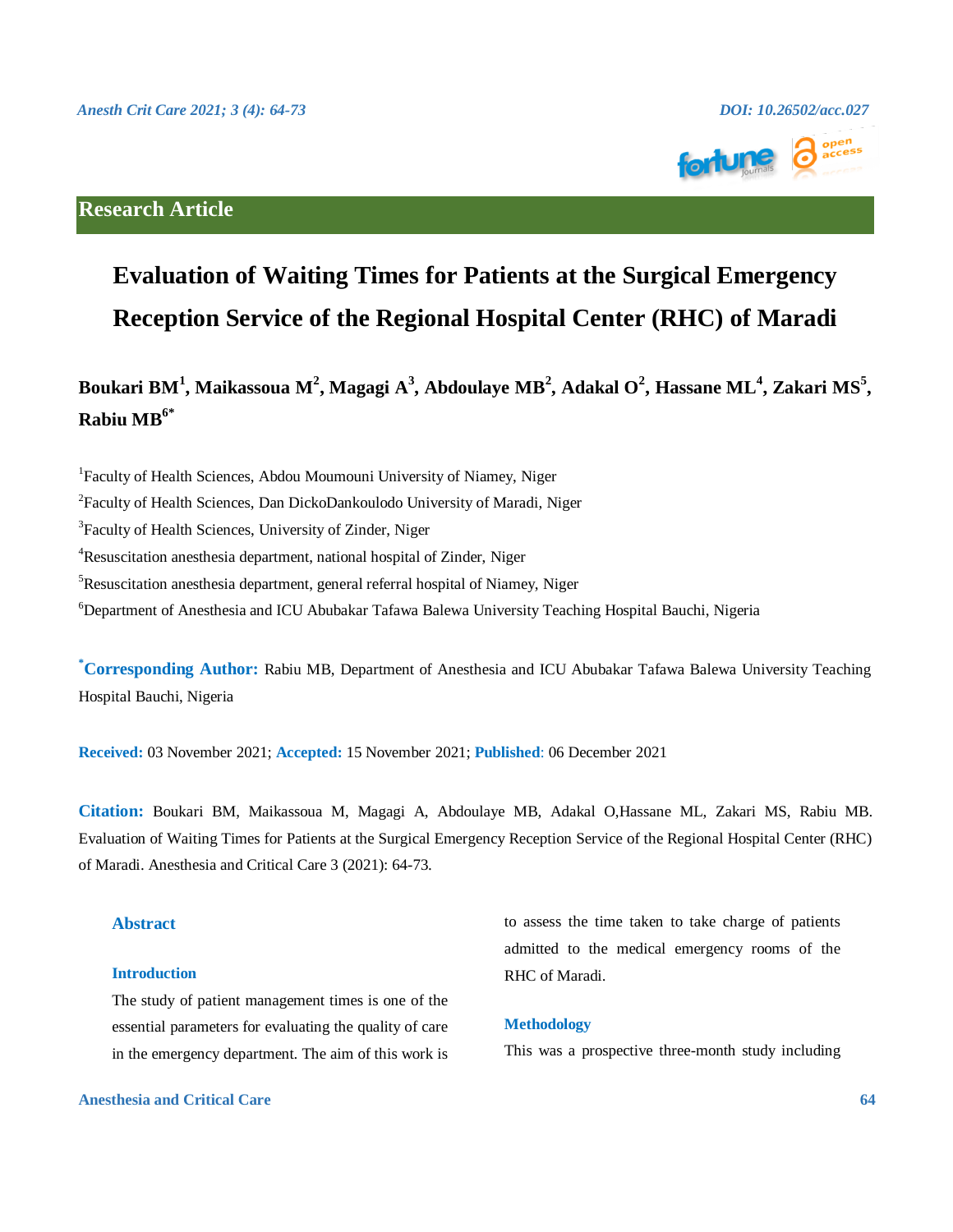all patients admitted to the surgical emergency department of the Maradi RHC and who participated in the survey.

#### **Results**

A total of 328 patients were included in our study out of 439 admissions. The mean age of the patients was 25.2 years with extremes ranging from 1 day to 87 years. The sex ratio was 1.8. The majority of patients were referred from other health structures in the region. Abdominal pain was the most frequent reason for consultation with a rate of 70.12% followed by road accidents with a frequency of 11.58%. The average time for a patient to be in contact with a health worker was 2.41 minutes and extremes ranged from 0 to 15 minutes. The doctor's wait was 10.42 min. extremes ranged from 0 to 480 min. Patients were seen by a doctor within the first 15 minutes (74.7%). At the same time, 205 patients were being treated. An average recovery time of 13.2 minutes was found. The results of the additional examinations prescribed by the doctors were obtained within 167 minutes. The length of stay in the emergency room was 5 days on average with extremes ranging from 6 hours to 15 days.

#### **Conclusion**

This study demonstrated satisfactory waiting period. However, improving the technical platform and sufficient staff would make it possible to shorten it and thus improve the care of our patients.

**Keywords:** Waiting time; ERS; RHC Maradi; Niger

#### **1. Introduction**

Emergency is any acute medical circumstance which, by its sudden onset or rapid progression, induces or suggests a risk to the life or to the physical integrity of the patient if treatment is not undertaken promptly [1]. The emergency reception services (ERS), "showcases" of the hospital, are required to provide quality reception because they require medical skills, but also social and psychological skills [2]. Patients are now expressing more systematically their demand to be not only well cared for, but to be in satisfactory conditions: in emergencies, this demand is reflected in particular in the refusal to wait. The quality of the material and psychological conditions is therefore essential. There are several stages in the management of a patient who is admitted to the emergency room. These different stages in the execution of this care will have an impact on the wait and the care of the patient. Thus, the period of treatment can be defined by "the time elapsed between its entry and the management of its pathology" [2]. The management of emergency pathologies must be rapid, at best immediate, because patients are very often in serious condition and their vital prognosis can be engaged at any time. The time elapsed between the patient's admission and the times of care as well as the quality of care administered are factors that influence the prognosis. The times vary depending on the organization of emergency systems in each region of the world and the nature of the patient's pathology. The study of patient management times is one of the essential parameters for evaluating the quality of care in the emergency department. This parameter makes it possible to identify the causes of the lengths of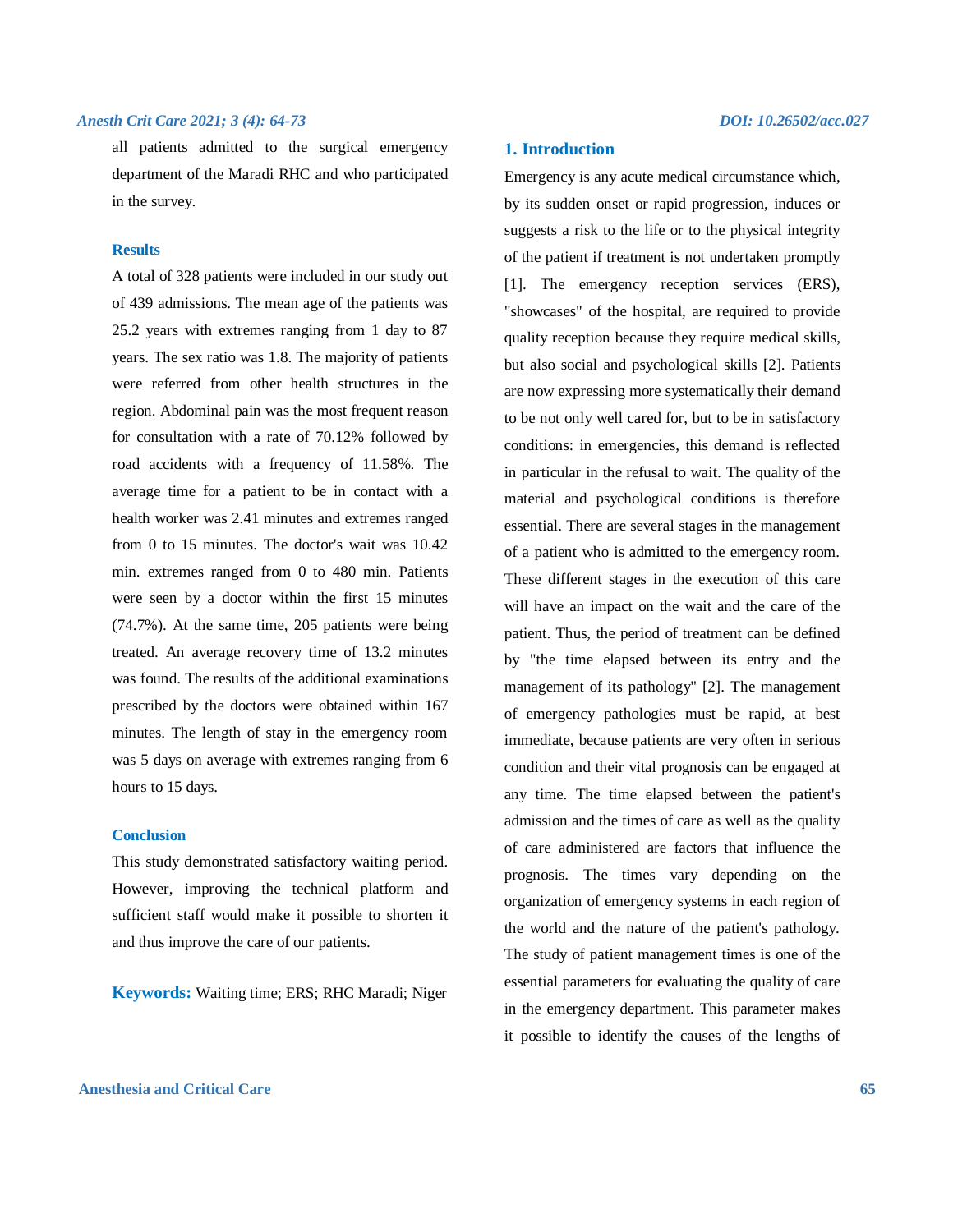long stays and consequently to put forward solutions to improve patient care [3]. The emergency services of the RHC of Maradi are no exception to this phenomenon of overload at the emergency level. This provincial nature of this center has meant that no study evaluating the waiting time of patients in the emergency room has been carried out. The objective of this work is to assess the time taken to take charge of patients admitted to the medical emergencies of the RHC of Maradi.

#### **2. Patient and Method**

This was a prospective and descriptive study running from April 1, 2021 to June 30, 2021, lasting three months. This study involved all patients admitted to the surgical emergency department of the RHC of Maradi during the study period. Service personnel were also included. Were excluded from the study patients coming from inpatient departments for decompensation of their condition; patients admitted by misdiagnosis; patients admitted but whose file is missing the survey form; patients who have not given their consent. The variables studied were the number and qualification of staff; sociodemographic data (age, sex, origin); clinical data: reason for consultation, type of admission, means of transport, general condition, history, the delay in patient admission; the time taken to take charge; The waiting period for medical treatment; the time taken for treatment; the waiting period for the results of additional examinations; Stay in the emergency department; the results of the patients. The admission period corresponds to the time that elapsed between the patient's arrival at the emergency department and

#### **Anesthesia and Critical Care 66**

his registration by a health worker (nurse, student or doctor). The waiting period for medical treatment, this corresponds to the length of time that elapses from the arrival of the patient until he is seen by a doctor. The period of treatment corresponds to the time elapsed from the arrival of the patient until the administration of the  $1<sup>st</sup>$  treatment; the stay in the emergency reception service corresponds to the length of time that elapses from the arrival of the patient until the patient leaves the service. All the data were recorded on cards pre-established by two investigators. The forms were completed without the knowledge of the service personnel. The following times are listed on each patient's card: time of arrival; the time of the  $1<sup>st</sup>$  contact with health personnel, the time of contact with a doctor; the time of the start of treatment and the time of discharge from the emergency department. The consent of the patients or their parents was a prerequisite. Anonymity was assured. Data entry and analysis was performed using Word and Excel 2016 software.

#### **3. Results**

A total of 328 patients were included in our study out of 439 admissions or 74,72%. The mean age of the patients was 25.2 years with extremes ranging from 1 day to 87 years. The age group [10-45 years] was the most represented with a rate of 62.5%. They were male in 64.52% or a sex ratio of 1.8. The majority of patients were referred from other health structures in the region(67,07%). Table 1 gives us the distribution of patients according to their origin. It emerges from this table that only 33% of the patients came from the city of Maradi. Regarding the reasons for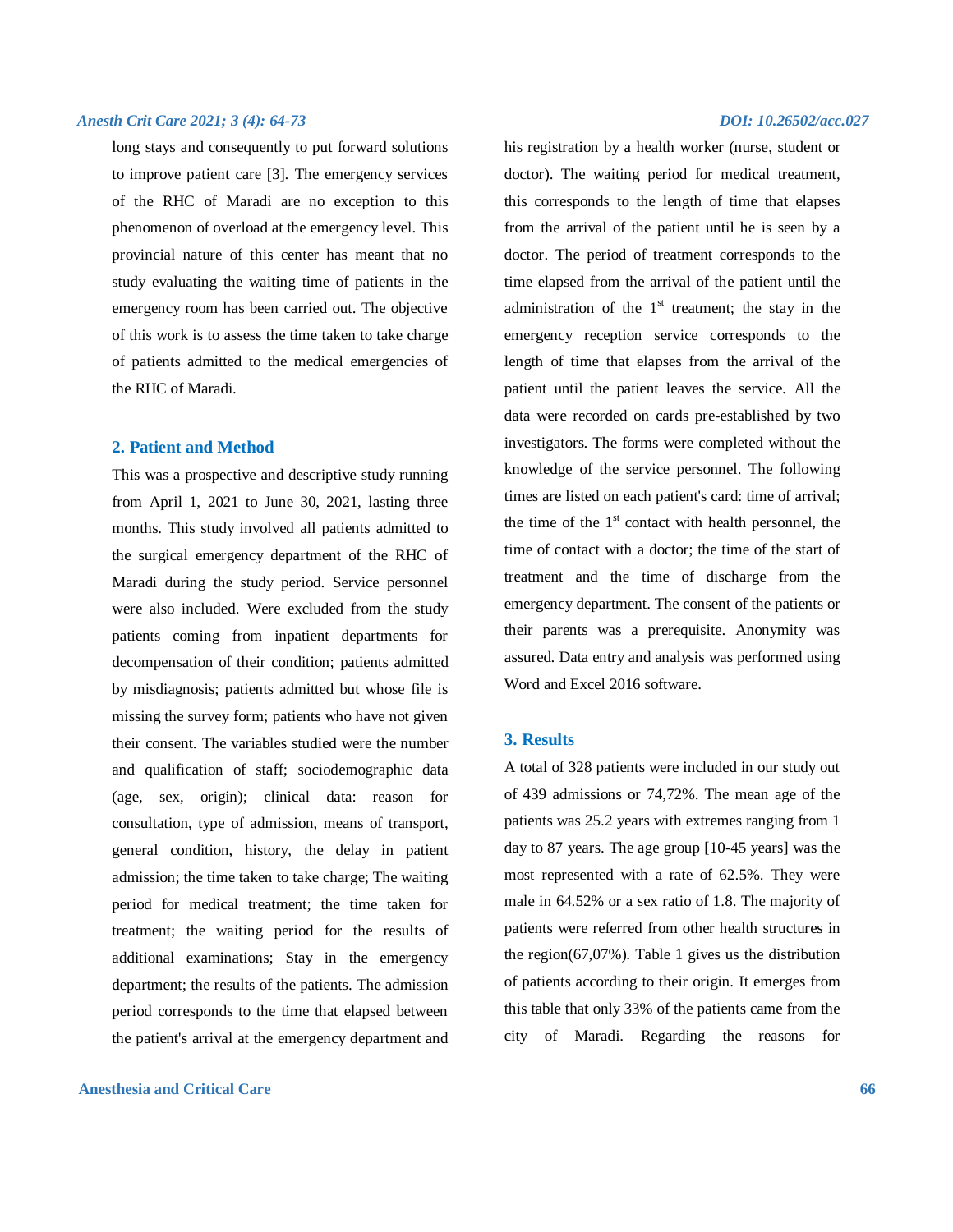consultation, abdominal pain and road accidents were

| predominant as shown in Table 2 |  |  |
|---------------------------------|--|--|
|---------------------------------|--|--|

| <b>Provenance</b> | <b>Number</b> | Percentage (%) |  |
|-------------------|---------------|----------------|--|
| Aguié             | 35            | 10.7           |  |
| Dakoro            | 40            | 11.92          |  |
| GuidanRoumdji     | 50            | 15.3           |  |
| Madarounfa        | 43            | 13.15          |  |
| Maradi            | 108           | 33.03          |  |
| Mayahi            | 17            | 5.2            |  |
| Tessaoua          | 10            | 3.05           |  |
| Other regions     | 22            | 6.73           |  |
| Other countries   | 3             | 0.92           |  |
| Total             | 328           | 100            |  |

#### **Table 1:** Distribution of patients according to their origin

| <b>Reason for consultation</b>            | <b>Number</b>  | Percentage $(\% )$ |
|-------------------------------------------|----------------|--------------------|
| Abdominal pain                            | 230            | 70,12              |
| Right iliac fossa pain                    | 25             | 7,62               |
| Inguinal pain                             | 17             | 5,18               |
| Road accident                             | 38             | 11,58              |
| Infected wound                            | 6              | 1,83               |
| Gunshot wound                             | $\overline{2}$ | 0,61               |
| Chest trauma by blow and voluntary injury |                | 0,3                |
| Omphalocele                               | 2              | 0,62               |
| Abdominal mass                            | $\overline{2}$ | 0,62               |
| Acute urine Retention                     | $\mathfrak{D}$ | 0,62               |
| Gangrene of limb                          |                | 0,3                |
| Thorax fasciitis                          |                | 0,3                |
| Anal fistula                              |                | 0,3                |
| Total                                     | 328            | 100                |

**Table 2:** Breakdown of patients according to the reason for consultation

Abdominal pain was the most frequent reason for consultation with a rate of 70.12% followed by road accidents with a frequency of 11.58%. In the ERS of the RHC of Maradi, the average time for a patient to be in contact with a health worker was 2.41 minutes and the extremes ranged from 0 to 15 minutes. This is shown in figure 1. Patients were seen by a health worker within the first five minutes of admission in

#### **Anesthesia and Critical Care 67**

89.6% of cases. After being admitted by the reception agent, all patients were examined by the doctor on call. A paraclinical assessment is therefore requested on a case-by-case basis and symptomatic treatment prescribed while awaiting the results of the assessment. Figures 2 and 3 respectively give us the distribution of patients according to the time of contact with a doctor and the time to start of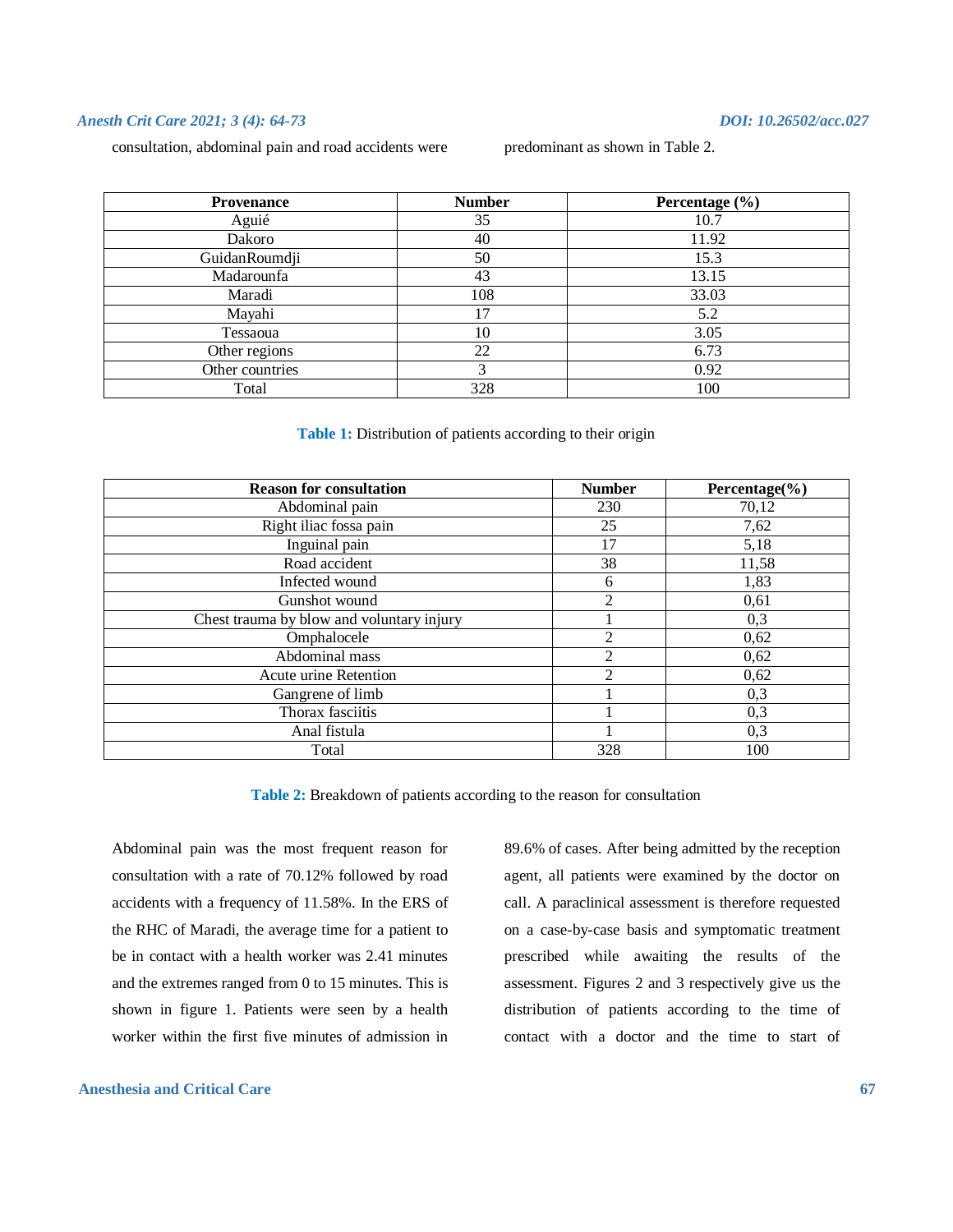treatment. More than half of our patients were taken care of within 15 minutes of their admission. The average delay was 13.2 minutes with extremes ranging from 4 to 35 minutes. The aim of therapeutic management was to provide symptomatic treatment of patients while awaiting the arrival of the results of the paraclinical examinations requested by the doctor. The various additional assessments requested were: the complete blood count (CBC), the Rh blood group; thick gout (TD); blood ionogram, urea-creatinine; blood sugar; lipasemia; ASAT-ALAT; pulmonary radiography; radiography of limbs; abdomen without preparation (ASP), abdomino-pelvic ultrasound. It

should also be noted, during the period of this study, due to their lack in the region, all patients requiring scannographic examinations are systematically referred. The length of time to wait for further test results varied from patient to patient. Only 11 patients had received their results within the first hour, while 110 patients had waited beyond 3 hours. The average wait time was 167 minutes. The extremes ranged from 60 to 480 minutes. Figure 4 represents the distribution of patients according to the waiting period for the results of additional examinations.



**Figure 1:** Distribution of patients according to the time between admission and the first contact with health personnel

#### **Anesthesia and Critical Care 68**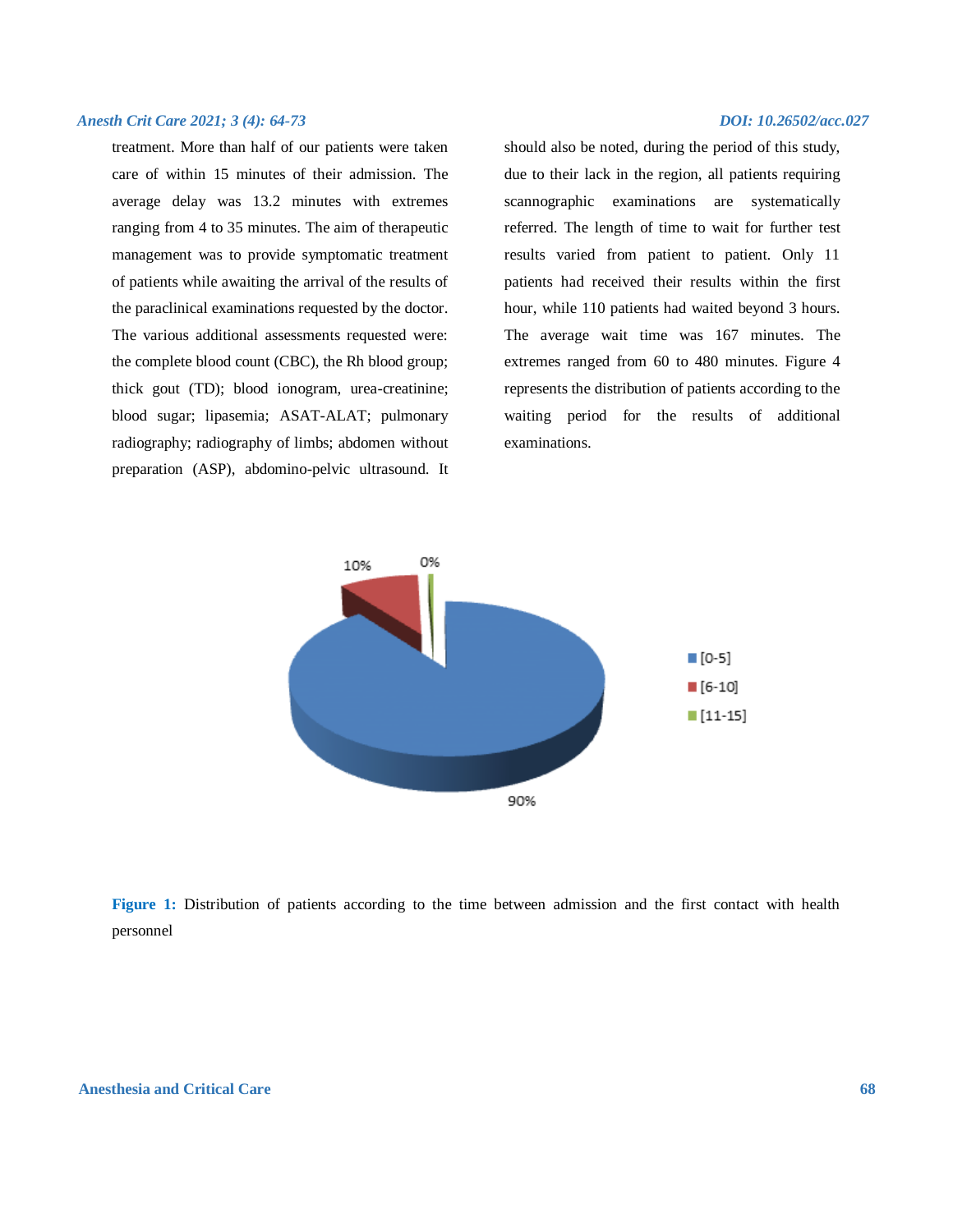

Figure 2: Distribution of patients according to the length of the doctor's wait The average time to medical treatment was 10.42 min. extremes ranged from 0 to 480 min



**Figure 3:** Distribution of patients according to the time taken for treatment

### **Anesthesia and Critical Care 69**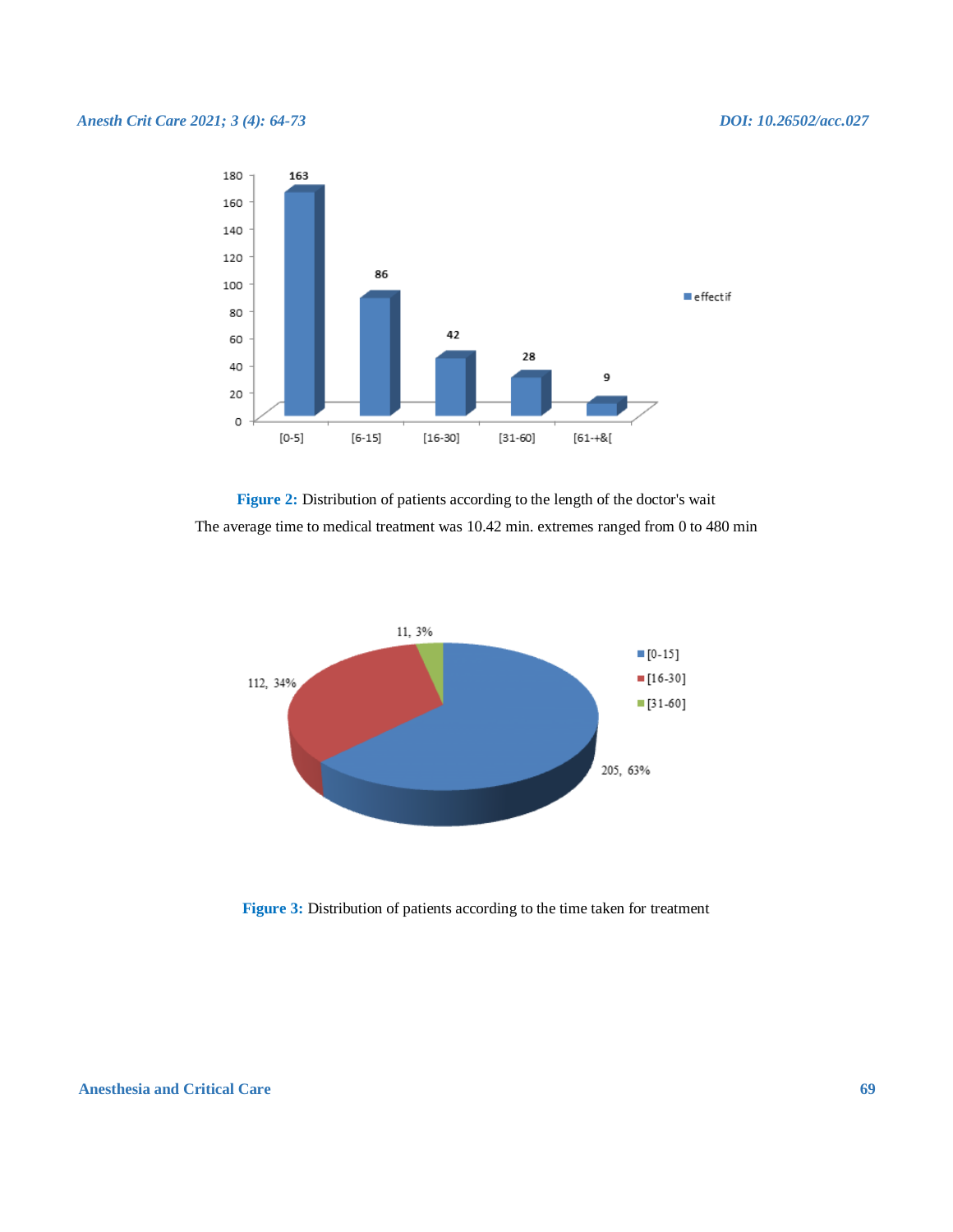

**Figure 4:** Distribution of patients according to the waiting period for the results of additional examinations In the emergency department, patients had stayed an average of 5 days with extremes ranging from 6 hours to 15 days.

During the three months of the study, 17 patients had an unfavorable outcome, resulting in a mortality of 05.2%.

#### **4. Discussion**

#### **4.1 Socio demographic study**

The RHC of Maradi is the only hospital in the region, which has surgeons covering the eight district hospitals in this region. However, during our study, we had only collected 328 patients. In a Tunisian hospital, 508 patients were registered in 07 days [3]. Likewise, M. Bartiaux et al. in 2013, collected in seven days 473 patients in the emergency department C.H.U. Saint-Pierre in Brussels [4]. This difference could be explained by the fact that during these studies all emergency department personnel were involved in the investigation while in our study there were only two investigators. Also, these two teams conducted their studies in the medical and surgical emergency departments. Often the unavailability of these has caused certain recordings to be missed,

**Anesthesia and Critical Care 70**

allowing certain cases to pass. The average age found in our study was 25.2 years with a minimum of 1 day and a maximum of 87 years. This result is similar to that of Ndjoh N. [5] in Mali who found  $25.7 \pm 17$ years old. This similarity could be explained by the fact that our two countries have the same demographic characteristics. W.-A. Hanhart [6] in Switzerland, and P. Troude at Lariboisière Hospital in France [7], had respectively found better results than ours with an average age of 44 years, 49 years and 50 years. This could be explained by the young character of our population. The population of our study was male in 64.52%. This predominance in favor of the male sex has been found in the literature [4-6].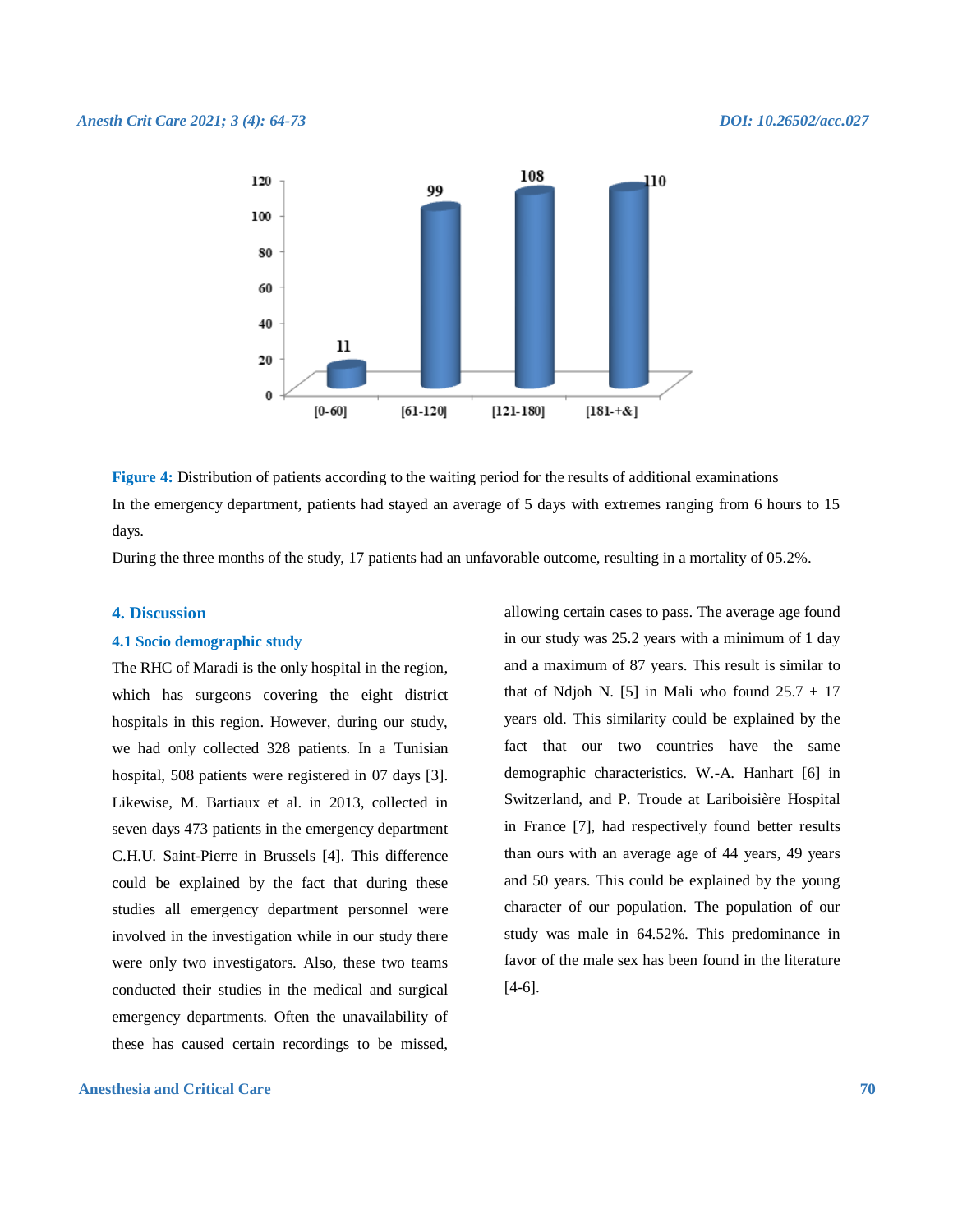## **4.2 Study of the different delays in taking charge of the emergency department**

*4.2.1 Admission period:* At the Maradi RHC's ERS, the on-call and on-call teams are made up of a surgeon, senior surgical and anesthesia technicians, a nurse and internship students. This allowed us to have an average delay of 2.41 minutes. However, it should be noted that the surgeons, given their small number, only provided on-call duty and are sometimes called at night as needed. This mediconursing management allows patients to quickly sort them out, make a diagnosis and authorize a return home after a clinical medical examination and possibly an additional examination as soon as patients arrive. The value of this type of medical care in reducing waiting times before consultation has already been demonstrated in a London study, carried out from December 2001 to February 2002, on a sample of 378 patients [8]. In this work, the authors compare the waiting room times of patients managed by a single nurse versus a team made up of a doctor and a nurse. The assessment is carried out by calculating after 4 hours the number of patients remaining in the waiting room when the triage is performed by a nurse versus the doctor-nurse pair. The number of patients in the waiting room drops from 18.3 to 5.5, after 2 hours, when the doctor-nurse pair is working and this difference is statistically significant.

*4.2.2 The waiting period for medical treatment:* Patients in our study waited an average of 10.42 minutes. Some of our patients were seen directly by a doctor. Some of them had to wait 480 minutes (08

#### **Anesthesia and Critical Care 71**

hours) before being examined by a doctor. This long delay was most often recorded in patients admitted at night. In fact, at the RHC in Maradi, the number of doctors is insufficient to allow for on-call planning. So that at night they went to their home while remaining reachable in case of need. A longer delay (22 min) than ours was reported by some authors [4].

*4.2.3 The time taken to take charge:* The time taken to take charge is based on the essential indicators of good practice at the level of the emergency services. In our study, this delay was 13.2 minutes. Similar results have been found in other studies [2,3]. However, some authors such as M. Bartiaux in Brussels [4] had a longer delay than ours. This could be explained by the difference in the methodology used for our studies. The waiting period for the results of additional examinations:

At the end of the clinical examination of the patients by the doctor, a paraclinical assessment was most often requested depending on the case. However, the Maradi RHC did not have certain additional examinations at the time of this study. So, apart from the CT scan and MRI, which did not even exist in the region, one would have to go to private facilities to do the blood ionogram, kidney and liver functions and the standard X-ray. All this coupled with the lack of financial means of the population leads to a delay in the realization of this assessment and suddenly the extension of the waiting period for results.

*4.2.4 The exit time or length of stay in the ERS:* The average length of stay represents the time a patient on a stretcher spends in the emergency room before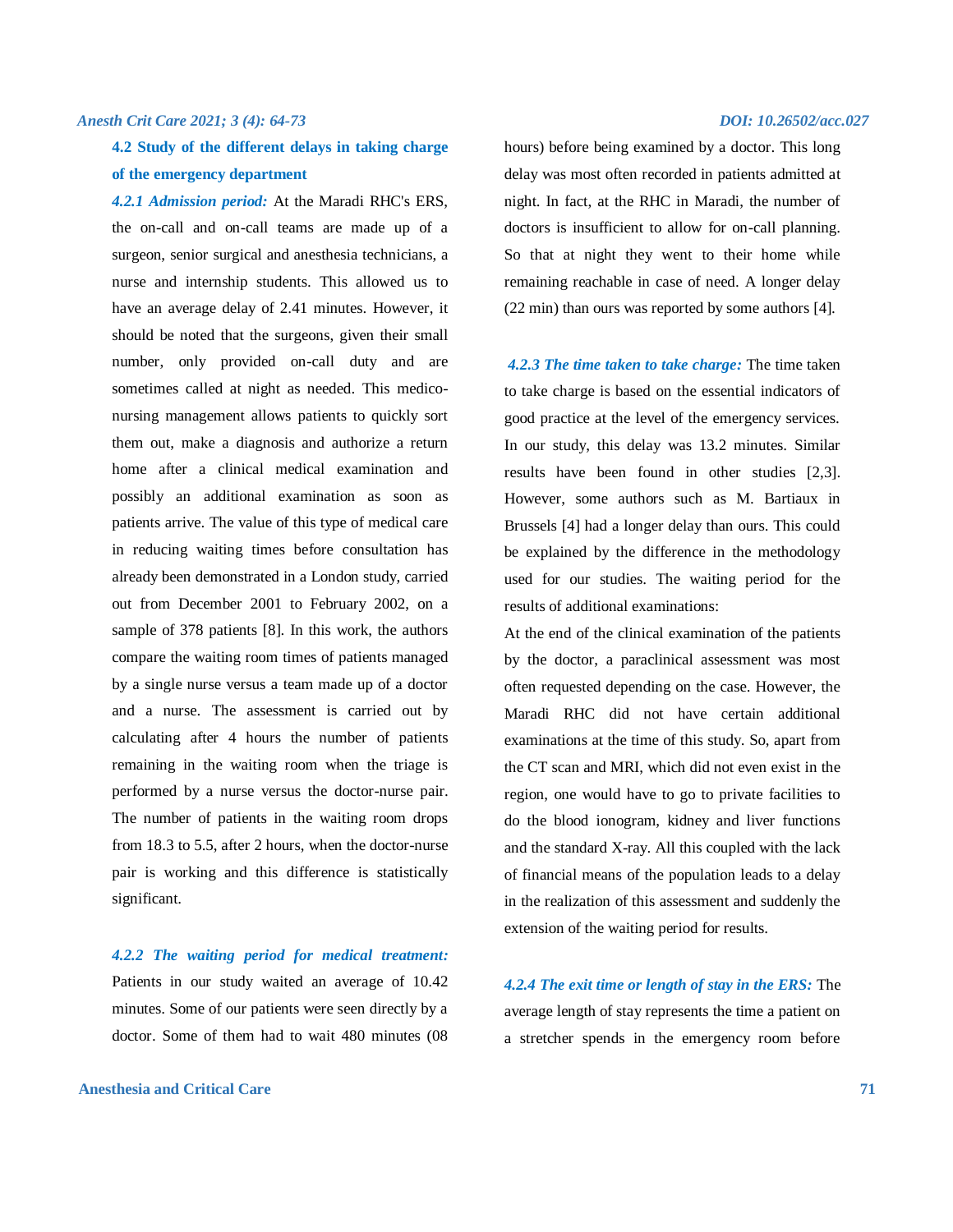being discharged or being admitted to a hospital ward. This was five days for our patients. It differs depending on the clinical condition of the patient upon admission, and also the reason for hospitalization. Indeed, all neurosurgical patients were hospitalized in the emergency room for lack of a dedicated neurosurgery department. What is more, increases the average length of stay in this service. This is why we found a result (5 days) that was much better than the other authors [2-6].

#### **4.3 The limitations of the study**

The study is monocentric and observational. It is carried out for 3 months. Several patients escaped investigation. The lack of information about patients who left the emergency room before seeing a doctor is a major limitation. The lack of computerization made it impossible to accurately analyze wait times down to the minute.

#### **5. Conclusion**

This prospective study shows that the organization of our UAS, based on a medical and/ or nursing reception, allows for satisfactory waiting times. The evaluation of the waiting time for patients in the emergency reception services is part of a process of continuous improvement of professional practices, and of quality of care. In order to check the stability of these first estimates and to consider target times according to the pathologies, a second analysis seems necessary.

#### **Conflict of interest**

The authors declare that they have no conflict of interest in connection with this document

#### **Contribution and agreement of the authors**

All the authors mentioned above have contributed to the production of this document. They have all read and approved the content.

### **References**

- 1. Habiba G, Ongolo ZP. Improve the reception and care in Emergency reception services of Hospitals in Cameroon. NIS SURE. Yaoundé: CDBPS (2013).
- 2. Diango D, Coulibaly Y, Keïta M et al. Emergency response times, surgery emergencies at Bamako Gabriel Touré Hospital. JMARMU 14 (2007): 167-170.
- 3. Jarrar MS, Khlifi S, Ben et al. Reception and duration of patients' care at CHU Emergency services. Prospective Study. J Magh A Réa Méd Urg 15 (2012): 251-257.
- 4. M. Bartiaux, Mols P. Prospective Evaluation of waiting delays in a university emergency service with a first line medicalized reception. Rev Med Brux 34 (2013): 405- 409.
- 5. Ndjoh N. Support times of patients at CHU Emergencies. Thèseméd. Bamako (2016).
- 6. Hanhart WA, Malinverni R, Kehtari R. Survery on waiting times at emergency surgery medical centers, Hôpital des Cadolles, Neuchâtel. Rev Méd Suisse 84 (2006): 11-20.